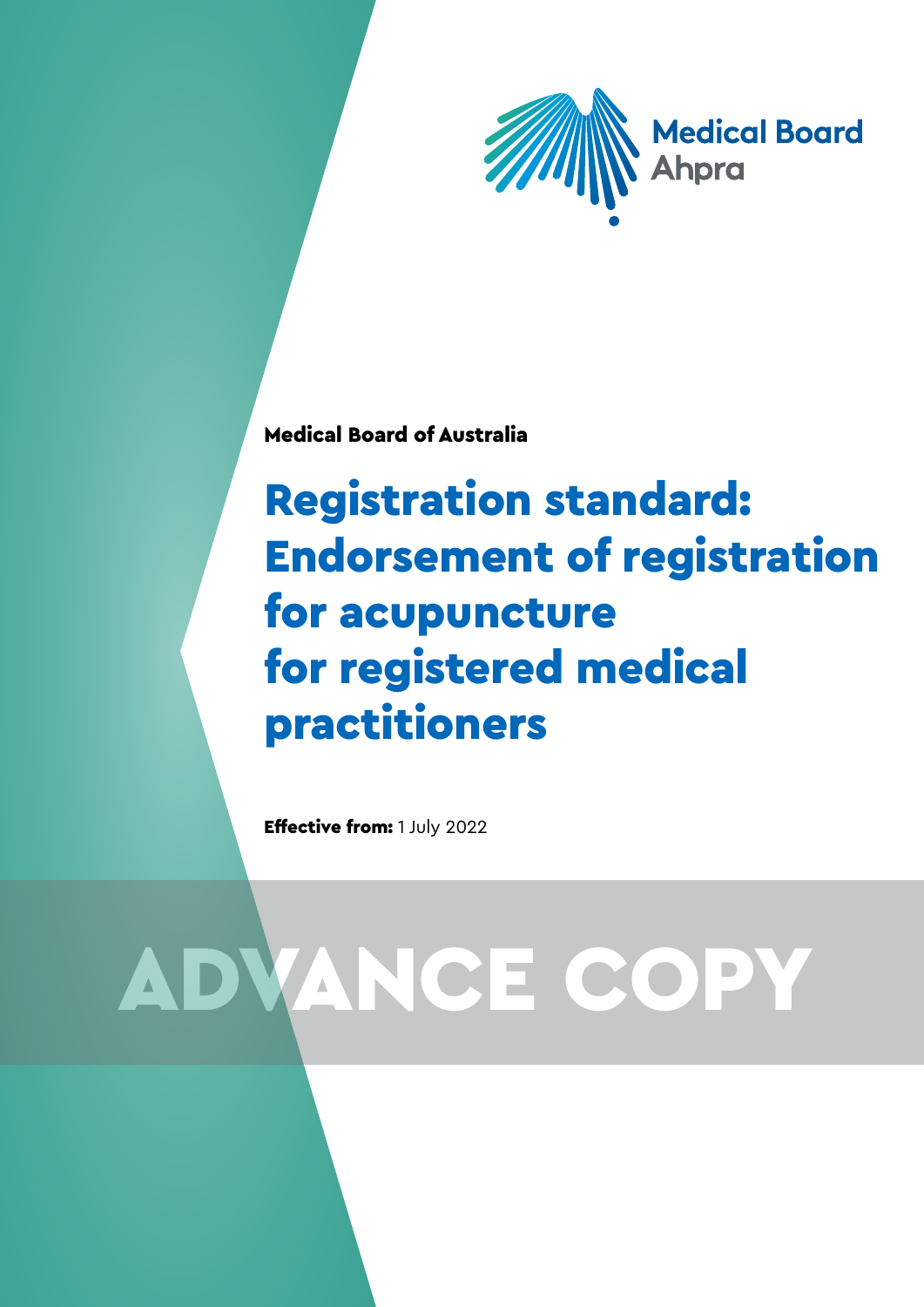### Summary

This registration standard sets out the Medical Board of Australia's minimum requirements for granting endorsement of registration for acupuncture to medical practitioners with general and/or specialist registration.

Medical practitioners who wish to use the title 'acupuncturist' must either have their registration endorsed for acupuncture by the Medical Board of Australia or be registered by the Chinese Medicine Board of Australia.

## Background

The National Law provides for the endorsement of registration for acupuncture for registered health practitioners. It is a breach of the National Law for a person to take or use the title 'acupuncturist' if that person is not registered by the Chinese Medicine Board of Australia or if their registration has not been endorsed by one of the National Health Practitioner Boards.

Section 97 of the the National Law states:

- (1) A National Board may endorse the registration of a registered health practitioner registered by the Board as being qualified to practise as an acupuncturist if the practitioner
	- a. holds either of the following qualifications relevant to the endorsement
		- i. an approved qualification;
		- ii. another qualification that, in the Board's opinion, is substantially equivalent to, or based on similar competencies to, an approved qualification; and
	- b. complies with an approved registration standard relevant to the endorsement.

(2) An endorsement under subsection (1) must state—

- a. that the registered health practitioner is entitled to use the title 'acupuncturist'; and
- b. any conditions applicable to the practice of acupuncture by the registered health practitioner.

Medical practitioners with general and/or specialist registration can apply for endorsement of registration for acupuncture if they have been awarded a qualification approved by the Medical Board of Australia (the Board). The Board publishes a list of approved programs of study for the purposes of registration and for endorsement of registration for acupuncture available at www.medicalboard.gov.au. hay endorse the registration of a registered health practitioner registered by<br>practise as an acupuncturist if the practitioner—<br>the following qualifications relevant to the endorsement—<br>digulatication; that, in the Board'

## Does this standard apply to me?

This standard applies to medical practitioners:

- 1. who hold general and/or specialist registration, and
- 2. who hold a Board approved qualification in acupuncture, or
- 3. who previously held endorsement of registration for acupuncture granted by the Board under the National Law.

This standard does not apply to registered medical students or medical practitioners who hold limited registration, provisional registration or non-practising registration.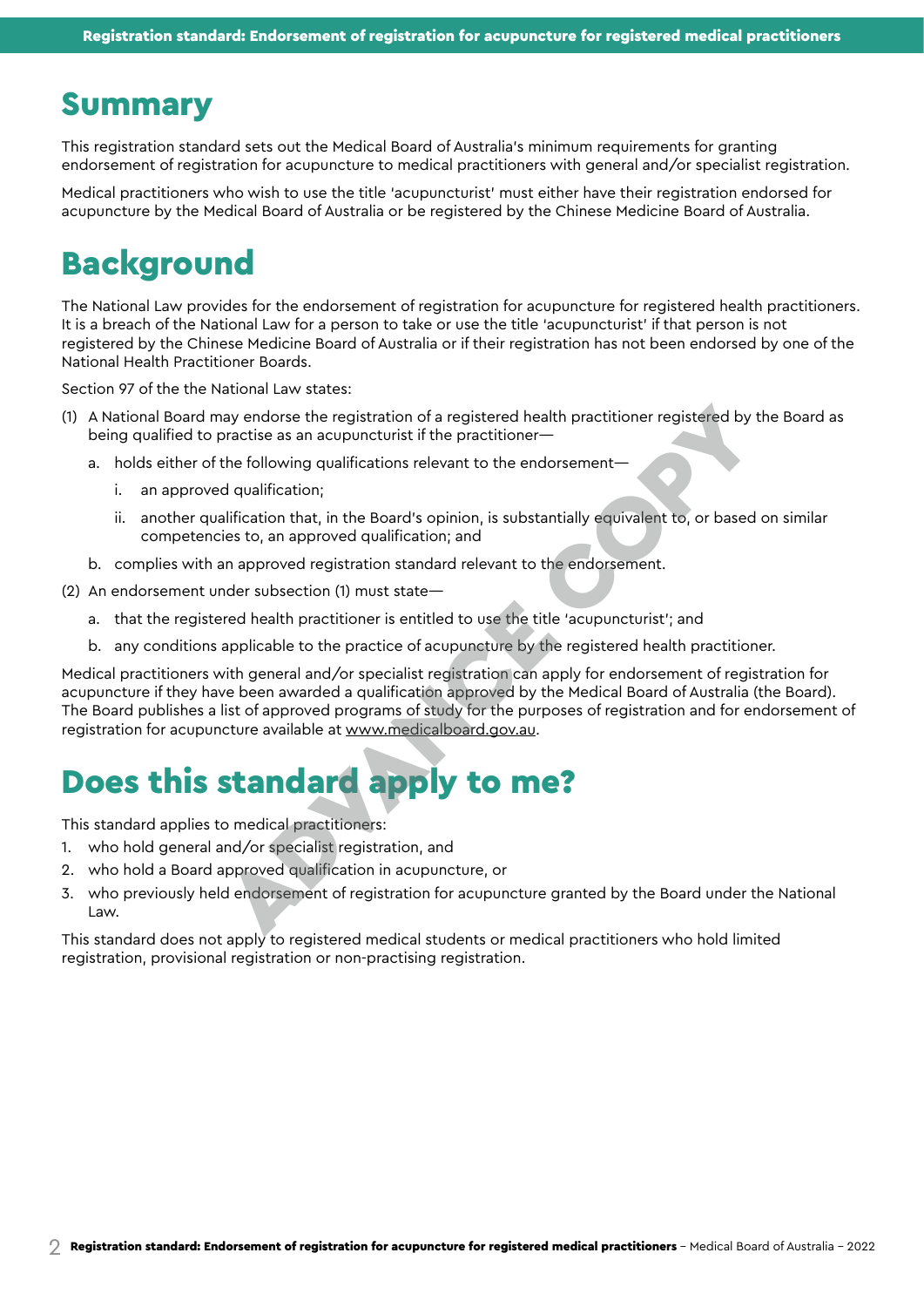## What must I do?

#### When you apply for endorsement of your registration

To meet this registration standard, you must:

- 1. hold general and/or specialist registration as a medical practitioner, and
- 2. provide evidence of having been awarded an approved qualification for endorsement of registration for acupuncture, or
- 3. provide evidence of previously holding endorsement of registration for acupuncture granted by the Board under the National Law, and
- 4. meet the Board's registration standard for recency of practice, specifically in relation to the practice of acupuncture, and
- 5. provide a curriculum vitae, specifically in relation to the practice of acupuncture, that meets the standard format that has been approved by the Board or Ahpra.

If you have been awarded an approved qualification for acupuncture in the 12 months prior to applying for endorsement of registration, you are deemed to meet the Board's recency of practice registration standard.

#### During the registration and endorsement period

#### Recency of practice

You must comply with the Board's registration standard for recency of practice available at [www.medicalboard.gov.au](http://www.medicalboard.gov.au).

Meeting the Board's minimum requirements for recency of practice doesn't automatically satisfy your professional and ethical responsibilities to ensure that you recognise and work within the limits of your competence and maintain adequate knowledge and skills to provide safe and effective care.

#### Continuing professional development

You must comply with the Board's registration standard for continuing professional development (CPD) available at [www.medicalboard.gov.au.](http://www.medicalboard.gov.au)

If you are engaged in any form of practice you are required to participate regularly in CPD that is relevant to your scope of practice to maintain professional currency, and support you to maintain, improve and broaden your knowledge, expertise and competence, and develop the personal and professional qualities required throughout your professional life. ere an approved qualitication for accupuncture in the I2 months prior to apply<br>ation, you are deemed to meet the Board's recency of practice registration<br>**ration and endorsement period**<br>the Board's registration standard fo

This means that if your scope of practice includes acupuncture, your CPD must include activities related to acupuncture to ensure that you deliver appropriate and safe care.

#### At renewal of registration

An application for renewal of registration will be taken to be an application for renewal of the endorsement.

## Are there exemptions to this standard?

There are no exemptions to this standard.

## What happens if I don't meet this standard?

The National Law establishes possible consequences if you don't meet this standard, including that:

- 1. the Board can impose a condition or conditions on your endorsement or can refuse your application for endorsement or renewal of endorsement if you don't meet a requirement in an approved registration standard for the profession (sections 99, 100, 101, 102 and 103 of the National Law), and
- 2. registration standards, codes or guidelines may be used in disciplinary proceedings against you as evidence of what constitutes appropriate professional conduct or practice for the health profession (section 41 of the National Law).